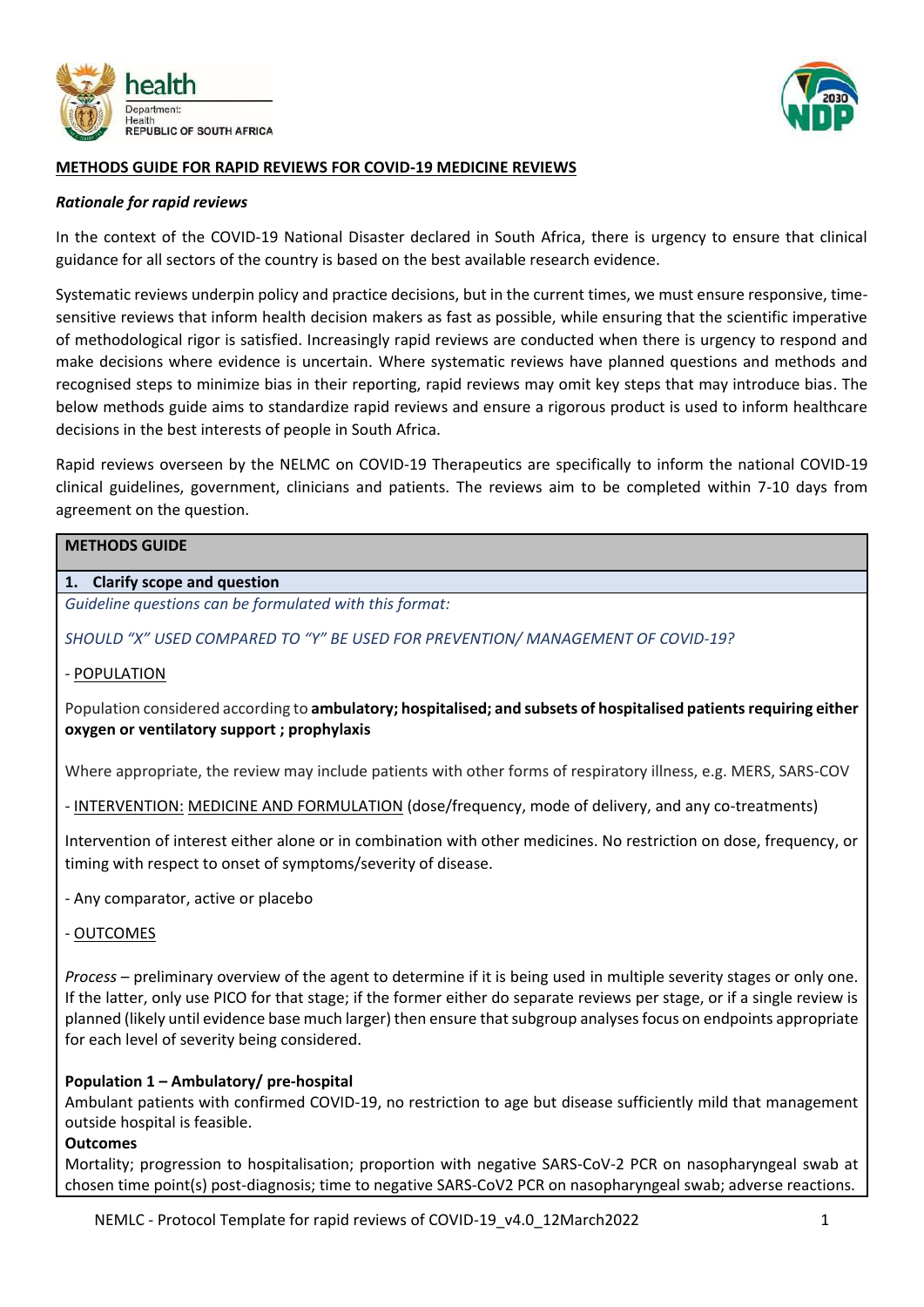### **Population 2 – hospitalised**

Patients with confirmed COVID-19, no restriction to age but disease severity such that hospitalisation required. **Outcomes**

Mortality; duration of hospitalisation; proportion with negative SARS-CoV-2 PCR on nasopharyngeal swab at chosen time point(s) post-diagnosis; time to negative SARS-CoV2 PCR on nasopharyngeal swab; progression to ICU admission; progression to mechanical ventilation; duration of ICU stay; duration of mechanical ventilation; adverse reactions.

## **Population 3 – i)requiring oxygen or ii)ventilatory support**

Patients with confirmed COVID-19, no restriction to age but severe disease requiring i)oxygen or ii)ventilatory assistance.

## **Outcomes**

Mortality; duration of ventilatory support; progression to mechanical ventilation; duration of ICU stay; duration of mechanical ventilation; adverse reactions.

### **Population 4 – prophylaxis**

Patients at risk of COVID-19 but currently asymptomatic, no restriction to age or comorbidities

### **Outcomes**

Development of COVID-19 with positive SARS-CoV-2 PCR; duration of symptoms; proportion requiring hospitalisation; adverse reactions.

Various scales are used to measure outcomes in COVID-19 clinical trials and the World Health Organisation R&D Blueprint expert group has proposed the following:

| ORDINAL SCALE FOR CLINICAL IMPROVEMENT SCORE |                                                              |              |  |  |
|----------------------------------------------|--------------------------------------------------------------|--------------|--|--|
| <b>Patient state</b>                         | <b>Descriptor</b>                                            | <b>Score</b> |  |  |
| Uninfected                                   | No clinical or virological evidence of infection             | 0            |  |  |
| Ambulatory                                   | No limitation of activities                                  |              |  |  |
|                                              | Limitation of activities                                     |              |  |  |
| Hospitalised: mild disease                   | Hospitalised, no oxygen therapy                              | 3            |  |  |
|                                              | Oxygen by mask or nasal prongs                               | 4            |  |  |
| Hospitalised: severe disease                 | Non-invasive ventilation or high-flow oxygen                 |              |  |  |
|                                              | Intubation and mechanical ventilation                        | 6            |  |  |
|                                              | Ventilation + additional organ support - pressors, RRT, ECMO |              |  |  |
| Dead                                         | Death                                                        | 8            |  |  |

*Reference: World Health Organisation R&D Blueprint for the novel Coronavirus, Covid-19 therapeutic trial synopsis, February 18, 2020[. https://www.who.int/teams/blueprint/covid-19](https://www.who.int/teams/blueprint/covid-19)*

#### **2. Study designs to identify**

- Systematic reviews of trials
- Where not available, seek controlled clinical trials in patients
- Where no controlled clinical trials available, seek non-randomised controlled studies and where none of the above are available, single arm cohorts, case series may be reported
- Where helpful, extract information from relevant guidelines
- If WHO has issued guidance check for evidence reviews underpinning their decision

Ongoing trials list from Cochranes COVID-19 Register of studies [\(https://covid-19.cochrane.org/](https://covid-19.cochrane.org/) - this lists planned and ongoing studies from WHO's International Clinicals Trials Registry Platform ICTRP.

### **3. Search approach**

Systematic search of at least two databases for studies or planned trials.

- Search for systematic reviews: 1) Epistemonikos [\(https://www.epistemonikos.org/en/\)](https://www.epistemonikos.org/en/), 2) Cochrane library; 3) Network Meta-analysis website [\(www.covid-nma.com\)](http://www.covid-nma.com/) – the latter site now includes living reviews of pharmacological agents including trial appraisal and meta-analysis that can be used.
- Search for other studies:1) PubMed; 2) Cochrane COVID-19 register [\(https://covid-19.cochrane.org/\)](https://covid-19.cochrane.org/)
- Search for planned and ongoing studies: Cochrane COVID-19 register [\(https://covid-19.cochrane.org/\)](https://covid-19.cochrane.org/)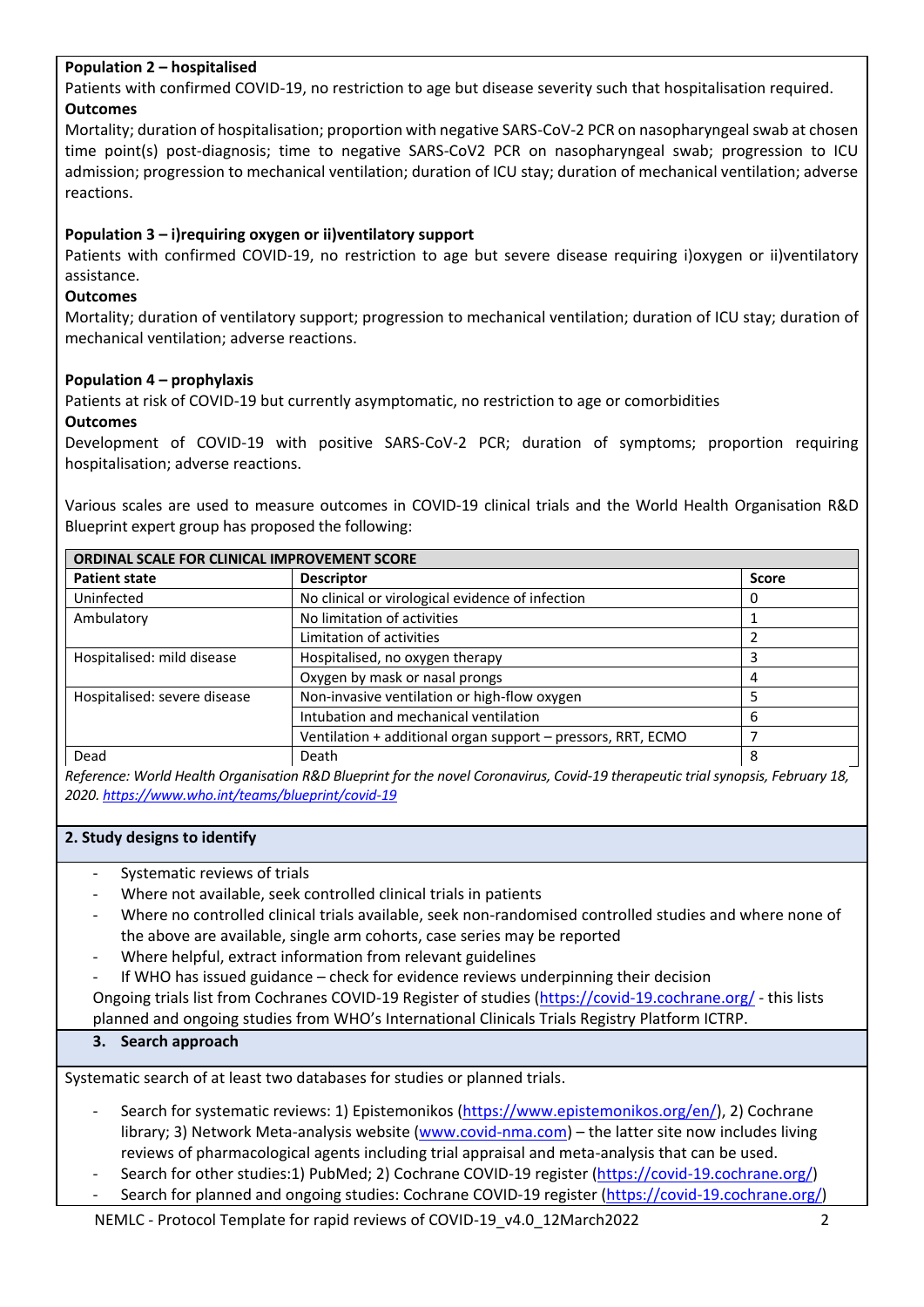### **4. Selecting studies for inclusion**

- Screening of title and abstract from search output done in duplicate
- Full-text screening in duplicate

Where very rapid turnaround, this may only have a single reviewer.

### **5. Data extraction**

This may be done by one reviewer, checked by a second reviewer

- Study design [including methods, location, sites, groups]
- Setting
- Participant characteristics [specify, with a focus on effect modifiers and prognostic factors] any disease severity and age, co-morbidity especially cardiovascular, HIV, TB, respiratory
- Intervention characteristics [specify details]
- Comparator characteristics
- Outcomes assessed
- Numerical data for outcomes of interest

Relevant records will be extracted by a single reviewer and checked by a second reviewer and reported in a table of included studies with all key characteristics.

### **6. Appraisal of study quality**

Systematic review:

Where systematic review/s found, appraise the quality using AMSTAR2 [\(Shea 2017\)](https://www.bmj.com/content/bmj/358/bmj.j4008.full.pdf). Online checklist found here:<https://amstar.ca/Amstar-2.php> (Appendix 1)

Primary studies:

- For randomised controlled trials assess risk of bias using the standard Cochrane risk of bias assessment tool 2.0 which considers: random sequence generation, allocation concealment, blinding of participants, personnel and outcomes, incomplete outcome data, selective outcome reporting and other sources of bias [\(https://training.cochrane.org/handbook/current/chapter-08\)](https://training.cochrane.org/handbook/current/chapter-08) or another standard tool. Where possible, develop graphic representations of potential bias within and across studies using RevMan 5.3.5 (Review Manager) or other software.
- Appraisal of non-randomised studies may use relevant tools, e.g. CEBM Oxford appraisal tools or be reported narratively.

Colleagues from Cochrane France, Ireland and Germany and other collaborators are conducting living systematic reviews of interventions including appraisals and forest plots that may be included rather than developed de novo. These are found here: [www.covid-nma.com](http://www.covid-nma.com/)

| 7.  | Data synthesis                                                                                                      |
|-----|---------------------------------------------------------------------------------------------------------------------|
| i)  | We will appraise and summarise results of a systematic review, where available.                                     |
| ii) | We will appraise and summarise controlled clinical trials narratively, unless there is capacity to                  |
|     | conduct synthesis within the one week time frame.                                                                   |
|     | We will only conduct a meta-analysis if the included studies are sufficiently homogeneous in terms of               |
|     | design, population, interventions and comparators reporting the same outcome measures. The results for              |
|     | clinically homogeneous studies will be meta-analysed using RevMan (Review Manager).                                 |
|     | Meta-analyses will be conducted using the inverse variance method. A random effect model will be used.              |
|     | Separate meta-analyses will be presented for specific populations or interventions if statistically                 |
|     | significant heterogeneity is explained by some of these, or if a convincing subgroup effect is found.               |
|     | For any outcomes where insufficient data are found for a meta-analysis, a narrative synthesis will be<br>presented. |

iii) We will summarise observational studies and case series in a table format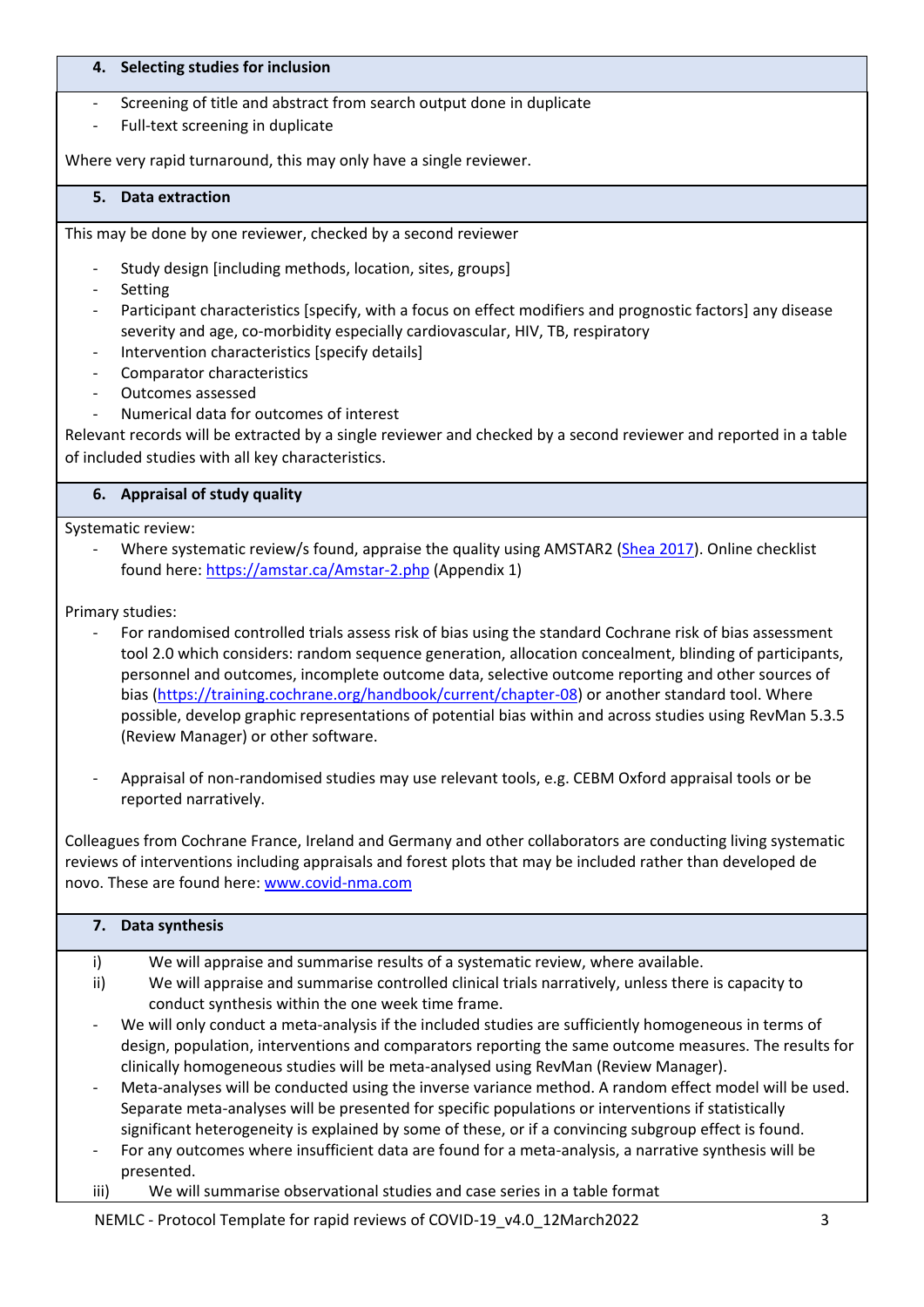- iv) Grading the quality (or certainty) of the evidence
- Where possible, and we find systematic reviews that include reporting using the Grading of Recommendations Assessment, Development and Evaluation [\(GRADE\)](https://www.gradeworkinggroup.org/) approach, we will present those findings. GRADE aims to provide a sensible and transparent approach to grading quality (or certainty) of evidence and the strength of recommendations.
- GRADE considers not only the risk of bias (appraisal of internal validity), but also whether the evidence is consistent across studies, directly applicable to the PICO, precise with adequate events and sample size and whether publication bias is possible.

#### **8. Draft and finalise report with key findings and recommendations**

Reports should be completed in the rapid review template (Appendix 3).

- Lead reviewer and the review team may draft the key findings and recommendations
- Peer review of the review by the Committee
- Final review disseminated to NDoH Executive Management, the COVID-19 Clinical Guideline Committee, MAC on OCVID-19, Vaccine MAC and other interested stakeholders and posted on the open access website: <http://www.health.gov.za/covid-19-rapid-reviews/>

### *Rationale for adolopment of other clinical guidelines*

In order to minimise duplication of efforts, where up-to-date clinical practice guidelines have already been developed to answer specific prioritized research questions, the NEMLC on COVID-19 Therapeutics may opt to adapt the guidelines for local use.

The guidelines should be assessed to be of sufficient quality, using the AGREE 2 tool [\(Bouwer 2010\)](https://pubmed.ncbi.nlm.nih.gov/20603348/).

The methodology is based on the GRADE-ADOLOPMENT approach proposed by the Grading of Recommendations, Assessment, Development and Evaluation (GRADE) working group ([Schünemann](https://www.sciencedirect.com/science/article/pii/S0895435616304826/pdfft?md5=0599622ecb6f9e8e32791d0ab8e315ad&pid=1-s2.0-S0895435616304826-main.pdf) 2017).

The populated GRADE Evidence To Decision table for the specific clinical guideline is reviewed on the GRADEPro website [\(https://gradepro.org](https://gradepro.org/) ), and the categories are contextualized for South Africa.

These categories are:

- Is there a problem priority?
- What is the overall certainty of this evidence?
- Is there important uncertainty about how much people value the main outcomes?
- Are the desirable anticipated effects large?
- Are the undesirable anticipated effects small?
- Are the desirable effects large relative to undesirable effects?
- Are the resources required small?
- Is the incremental cost small relative to the net benefits?
- What would be the impact on health inequities?
- Is the option acceptable to key stakeholders?
- Is the option feasible to implement?

Judgements for each category are agreed upon through consensus decision-making by the NEMLC on COVID-19 Therapeutics, and a recommendation is made.